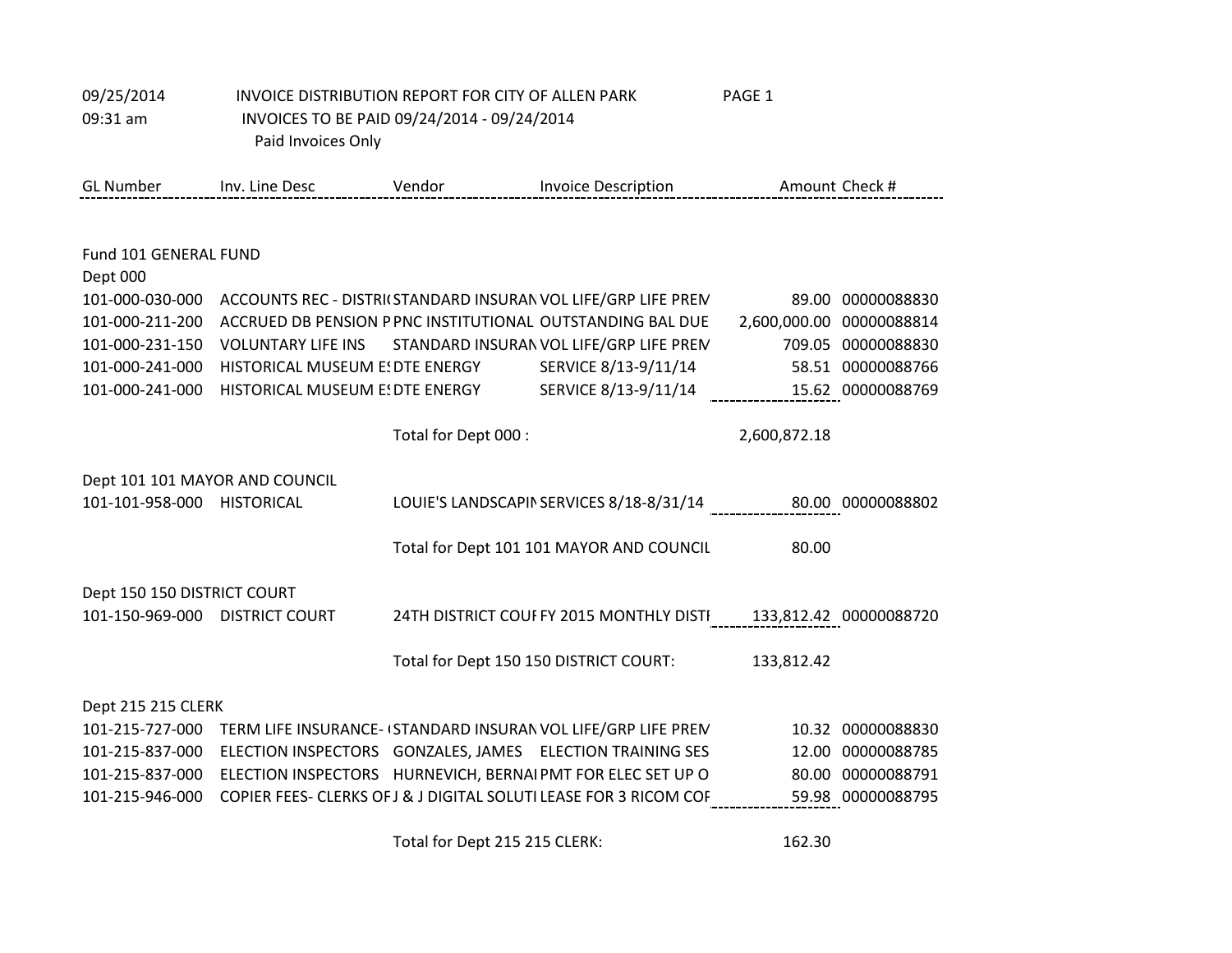| Dept 221 221 ADMINISTRATION |                                                          |                                   |                                                                                |           |                       |
|-----------------------------|----------------------------------------------------------|-----------------------------------|--------------------------------------------------------------------------------|-----------|-----------------------|
| 101-221-702-000             | P/T PERS. SERV.                                          |                                   | KELLY SERVICES INC T KEIZER WEEK ENDING                                        |           | 997.50 00000088799    |
| 101-221-702-000             |                                                          |                                   | P/T PERS. SERV.- T KEIZE KELLY SERVICES INC TEMP SERV WK ENDING                |           | 961.88 00000088799    |
| 101-221-727-000             |                                                          |                                   | TERM LIFE INSURANCE-I STANDARD INSURAN VOL LIFE/GRP LIFE PREN                  |           | 35.52 00000088830     |
| 101-221-728-000             | OFFICE SUPPLIES- CITY HSAM'S CLUB DIRECT SUPPLIES        |                                   |                                                                                |           | 45.00 00000088821     |
| 101-221-826-000             | <b>CITY ATTORNEY</b>                                     |                                   | FAUSONE BOHN, LLP PROF SERVICES AUG 201                                        |           | 1,225.88 00000088772  |
| 101-221-828-000             | <b>LABOR ATTORNEY</b>                                    |                                   | SECREST, WARDLE, L PROF SERV THRU 6/30/1                                       |           | 1,039.12 00000088825  |
| 101-221-828-000             | <b>LABOR ATTORNEY</b>                                    |                                   | SECREST, WARDLE, L PROF SERVICES THROUG                                        |           | 12,721.56 00000088825 |
| 101-221-828-000             | <b>LABOR ATTORNEY</b>                                    |                                   | SECREST, WARDLE, L PROF SERV THRU 4/30/1                                       |           | 7,879.52 00000088825  |
| 101-221-828-000             | <b>LABOR ATTORNEY</b>                                    |                                   | GABRIEL, ROEDER, SISUPP ACTUARIAL VALUA                                        |           | 3,100.00 00000088779  |
| 101-221-828-000             |                                                          |                                   | LABOR ATTORNEY- M13/SECREST, WARDLE, L PROF SERVICES THRU AL                   |           | 6,669.00 00000088825  |
| 101-221-828-000             | <b>LABOR ATTORNEY</b>                                    |                                   | LAW OFFICES OF HO' PROF SERVICES THRU SE                                       |           | 4,562.50 00000088854  |
| 101-221-954-000             | <b>SERVICE CHARGES</b>                                   | <b>SAM'S CLUB DIRECT SUPPLIES</b> |                                                                                |           | 50.00 00000088821     |
| 101-221-962-000             | MISCELLANEOUS- J PARI FEDEX                              |                                   | FED EXPRESS SERVICE                                                            |           | 24.47 00000088773     |
|                             |                                                          |                                   |                                                                                |           |                       |
|                             |                                                          |                                   | Total for Dept 221 221 ADMINISTRATION:                                         | 39,311.95 |                       |
|                             |                                                          |                                   |                                                                                |           |                       |
| Dept 225 225 ASSESSOR       |                                                          |                                   |                                                                                |           |                       |
|                             |                                                          |                                   | 101-225-727-000 TERM LIFE INSURANCE- , STANDARD INSURAN VOL LIFE/GRP LIFE PREN |           | 9.96 00000088830      |
| 101-225-816-000             |                                                          |                                   | PROF. SERV. - CLIENT 81 FOSTER SWIFT COLLI PROF SERV THRU 8/31/1               |           | 3,163.17 00000088777  |
| 101-225-963-000             | PROFESSIONAL SERVICE! GARY EVANKO LLC TIMESHEET FOR 4HRS |                                   |                                                                                |           | 260.00 00000088781    |
| 101-225-963-000             |                                                          |                                   | PROFESSIONAL SERVICE: MEGHAN PORTER LL TIMESHEET 9/1-9/15/14                   |           | 1,312.50 00000088804  |
|                             |                                                          |                                   |                                                                                |           |                       |
|                             |                                                          | Total for Dept 225 225 ASSESSOR:  |                                                                                | 4,745.63  |                       |
|                             |                                                          |                                   |                                                                                |           |                       |
| Dept 253 253 TREASURER      |                                                          |                                   |                                                                                |           |                       |
| 101-253-727-000             |                                                          |                                   | TERM LIFE INSURANCE-'STANDARD INSURAN VOL LIFE/GRP LIFE PREN                   |           | 13.32 00000088830     |
| 101-253-985-000             | <b>CAPITAL LEASE</b>                                     | PITNEY-BOWES                      | LEASING 8/30-9/30/14                                                           |           | 490.79 00000088813    |
|                             |                                                          |                                   |                                                                                |           |                       |
|                             |                                                          | Total for Dept 253 253 TREASURER: |                                                                                | 504.11    |                       |
|                             |                                                          |                                   |                                                                                |           |                       |
| Dept 263 263 CITY HALL      |                                                          |                                   |                                                                                |           |                       |
|                             | 101-263-701-000 PERSONAL SERVICES                        |                                   | ADVANCE AP STAFFIISERVICES C WOODS WK                                          |           | 408.96 00000088723    |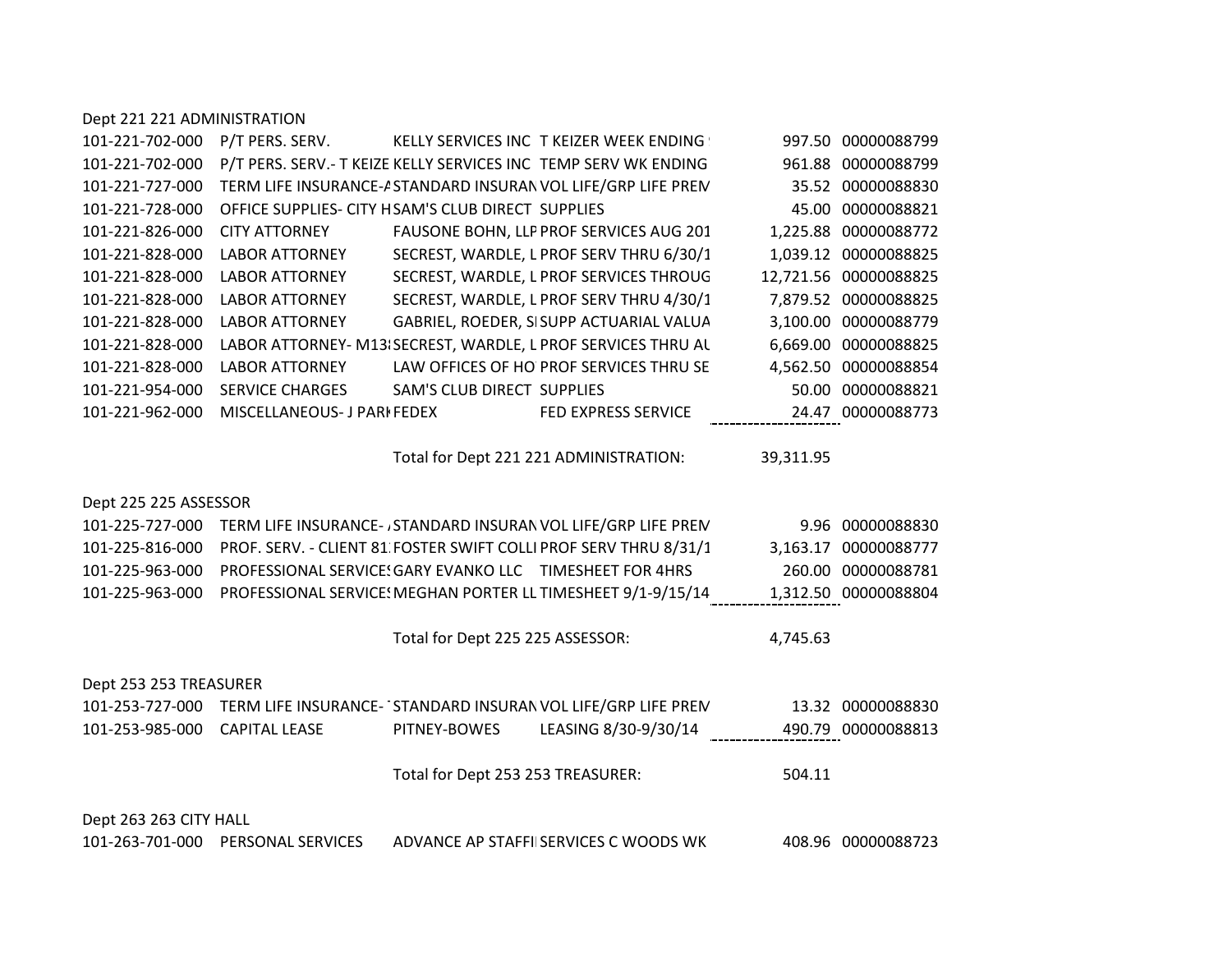| 101-263-768-000 | UNIFORMS                                       | CINTAS CORP. | UNIFORMS GARAGE                                               | 16.00 00000088744     |
|-----------------|------------------------------------------------|--------------|---------------------------------------------------------------|-----------------------|
| 101-263-853-000 |                                                |              | TELEPHONE- CITY HALL AT & T LONG DISTAN PHONE SERVICE 7/31-8/ | 37.24 00000088733     |
|                 | 101-263-853-000 TELEPHONE-TREASUREF AT & T     |              | <b>PHONE SERVICE- SEPT 1:</b>                                 | 20.12 00000088731     |
| 101-263-853-000 | TFLFPHONF                                      | AT & T       | PHONE SERVICE 9/10-10                                         | 550.41 00000088731    |
| 101-263-920-000 | UTILITIES-MUN BLDG DTE ENERGY                  |              | SERVICE 8/12-9/10/14                                          | 13,075.92 00000088768 |
| 101-263-931-000 | BUILDING MAINTENANC A & B LOCKSMITH KEYS       |              |                                                               | 9.00 00000088721      |
| 101-263-931-000 | BUILDING MAINTENANC SAM'S CLUB DIRECT SUPPLIES |              |                                                               | 88.55 00000088821     |

Total for Dept 263 263 CITY HALL: 14,206.20

Dept 305 305 POLICE DEPARTMENT

| 101-305-727-000 |                                                              |                                    | TERM LIFE INSURANCE- ISTANDARD INSURAN VOL LIFE/GRP LIFE PREN |        | 228.00 00000088830   |
|-----------------|--------------------------------------------------------------|------------------------------------|---------------------------------------------------------------|--------|----------------------|
| 101-305-728-000 | OFFICE SUPPLIES-POLICE SAM'S CLUB DIRECT SUPPLIES            |                                    |                                                               | 15.00  | 00000088821          |
| 101-305-729-000 | K-9 SUPPLIES                                                 |                                    | SOUTHPOINTE VETEIVETERINARY SERVICES F                        | 113.50 | 00000088829          |
| 101-305-729-000 | <b>K-9 SUPPLIES</b>                                          | PET SUPPLIES PLUS K-9 SUPPLIES     |                                                               | 47.68  | 00000088811          |
| 101-305-731-000 | <b>ORDINANCE EXPENSE</b>                                     |                                    | LOUIE'S LANDSCAPIN SERVICES 8/18-8/31/14                      | 225.00 | 00000088802          |
| 101-305-761-000 | PRISONER BOARD                                               |                                    | STATE OF MICHIGAN SEX OFFENDER REGISTR/                       | 570.00 | 00000088832          |
| 101-305-761-000 | <b>PRISONER BOARD</b>                                        | DASH MEDICAL GLOVPRISONER SUPPLIES |                                                               |        | 248.62 00000088755   |
| 101-305-768-000 | <b>UNIFORMS</b>                                              |                                    | CUDA UNIFORM, INCUNIFORM EXPENSE OF C                         | 241.38 | 00000088753          |
| 101-305-805-000 | <b>VEHICLE TOWING</b>                                        | <b>CITY TOWING</b>                 | <b>62 VEH TOWED BY POLIC</b>                                  |        | 6,680.00 00000088749 |
| 101-305-853-000 | <b>TELEPHONE</b>                                             | AMERICAN MESSAGI CHAPLAIN PAGER    |                                                               | 14.04  | 00000088728          |
| 101-305-853-000 | <b>TELEPHONE</b>                                             | <b>COMCAST</b>                     | <b>INTERNET ACCESS FOR P</b>                                  | 144.66 | 00000088751          |
| 101-305-853-000 | <b>TELEPHONE- POLICE</b>                                     |                                    | AT & T LONG DISTAN PHONE SERVICE 08/4-8/                      | 9.00   | 00000088733          |
| 101-305-931-000 | <b>BUILDING MAINTENANC CINTAS CORPORATIC UNIFORMS POLICE</b> |                                    |                                                               | 33.65  | 00000088747          |
| 101-305-931-000 | BUILDING MAINTENANC CINTAS CORP.                             |                                    | UNIFORMS POLICE                                               | 33.65  | 00000088744          |
| 101-305-931-000 | BUILDING MAINTENANC CINTAS CORP.                             |                                    | <b>UNIFORMS POLICE</b>                                        | 33.65  | 00000088744          |
| 101-305-931-000 | <b>BUILDING MAINTENANC CINTAS CORP.</b>                      |                                    | UNIFORMS POLICE                                               | 33.65  | 00000088744          |
| 101-305-931-000 |                                                              |                                    | BUILDING MAINTENANC ADVANTAGE PEST C(RAT SERVICE FOR AUG 2    | 400.00 | 00000088724          |
| 101-305-931-000 | <b>BUILDING MAINTENANC SAM'S CLUB DIRECT SUPPLIES</b>        |                                    |                                                               | 88.55  | 00000088821          |
| 101-305-935-000 |                                                              |                                    | COMPUTER SOFTWARE THOMSON REUTERS WEST INFO CHG AUG 1-8       | 140.00 | 00000088839          |
| 101-305-939-000 | VEHICLE MAINTENANCE GLENDALE AUTO VAI PARTS 2006 FORD EXP    |                                    |                                                               |        | 93.36 00000088783    |
| 101-305-939-000 | VEHICLE MAINTENANCE GLENDALE AUTO VAI PARTS OIL FILTER       |                                    |                                                               | 5.60   | 00000088783          |
| 101-305-939-000 | VEHICLE MAINTENANCE GLENDALE AUTO VAI PARTS IDLER PULLEY     |                                    |                                                               | 17.69  | 00000088783          |
| 101-305-961-000 |                                                              |                                    | POL. TRAIN-ACT 302 ST. INVESTIGATIVE TECH EDUCATIONAL SEMINAR | 75.00  | 00000088793          |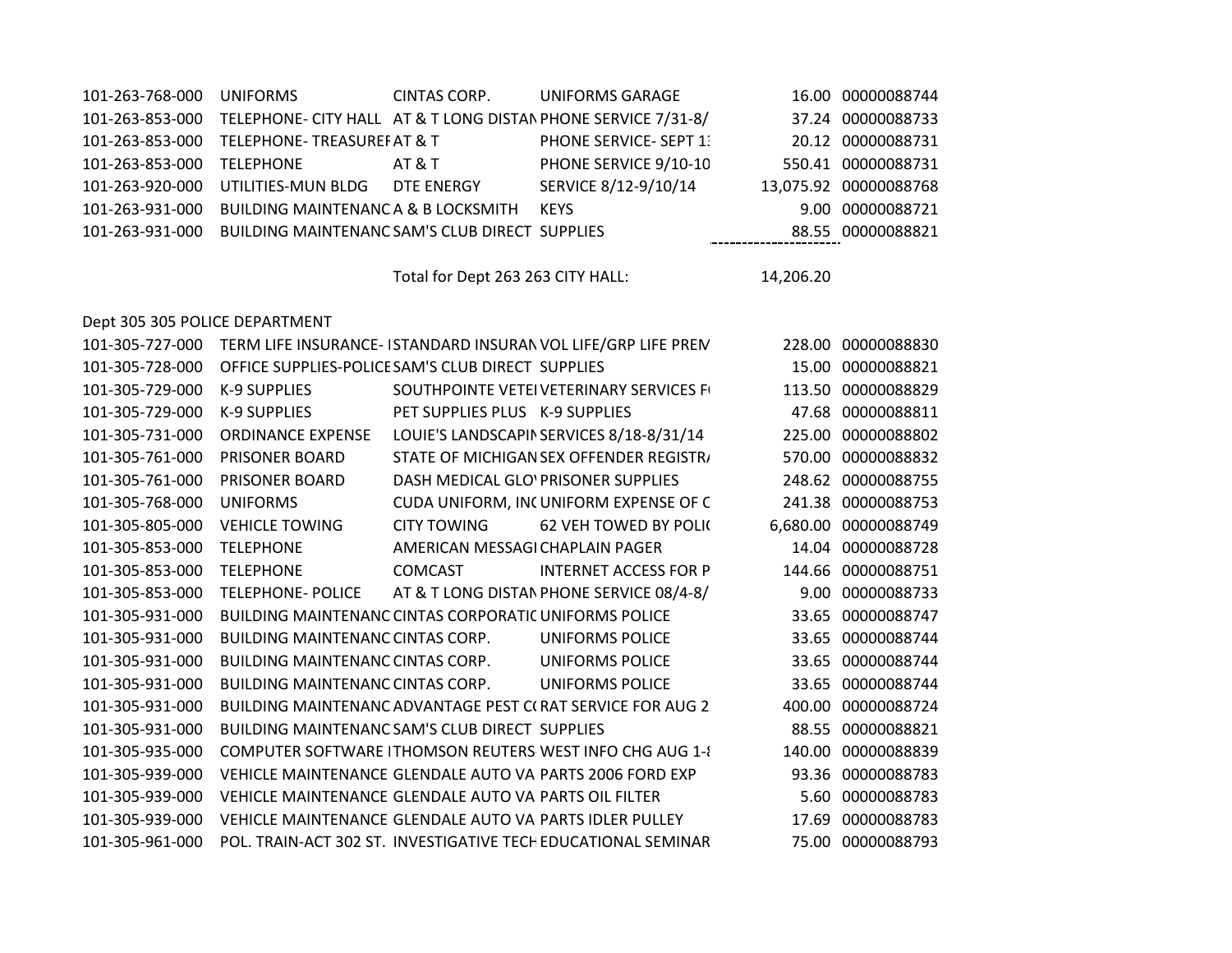| 101-340-931-000 | BUILDING MAINTENANC FIRE SYSTEMS OF MI BUILDING MNT |                                           |                                                               |          | 120.00 00000088774   |
|-----------------|-----------------------------------------------------|-------------------------------------------|---------------------------------------------------------------|----------|----------------------|
| 101-340-939-000 |                                                     |                                           | VEHICLE MAINTENANCE BELLE TIRE DISTRIBU SERVICES ON 2006 FORI |          | 1,006.26 00000088738 |
|                 |                                                     |                                           |                                                               |          |                      |
|                 |                                                     |                                           | Total for Dept 340 340 FIRE DEPARTMENT:                       | 1,884.97 |                      |
|                 |                                                     |                                           |                                                               |          |                      |
|                 | Dept 445 445 DEPARTMENT OF PUBLIC SERVICE           |                                           |                                                               |          |                      |
| 101-445-727-000 |                                                     |                                           | TERM LIFE INSURANCE-ISTANDARD INSURAN VOL LIFE/GRP LIFE PREN  | 72.00    | 00000088830          |
| 101-445-728-000 | OFFICE SUPPLIES-DPS/G. SAM'S CLUB DIRECT SUPPLIES   |                                           |                                                               | 30.00    | 00000088821          |
| 101-445-757-000 | <b>OPERATING SUPPLIES</b>                           | <b>D &amp; L GARDEN CENT DPS SERVICES</b> |                                                               | 319.95   | 00000088754          |
| 101-445-757-000 | <b>OPERATING SUPPLIES</b>                           | D & L GARDEN CENT SUPPLIES                |                                                               | 90.00    | 00000088754          |
| 101-445-768-000 | <b>UNIFORMS</b>                                     | CINTAS CORP.                              | UNIFORMS GARAGE                                               |          | 61.14 00000088744    |
| 101-445-768-000 | <b>UNIFORMS</b>                                     | CINTAS CORP.                              | <b>UNIFORMS GARAGE</b>                                        |          | 49.14 00000088744    |
| 101-445-768-000 | <b>UNIFORMS</b>                                     | CINTAS CORP.                              | <b>UNIFORMS GARAGE</b>                                        |          | 61.14 00000088744    |
| 101-445-768-000 | <b>UNIFORMS</b>                                     | CINTAS CORP.                              | <b>UNIFORMS GARAGE</b>                                        | 17.14    | 00000088744          |
| 101-445-768-000 | <b>UNIFORMS</b>                                     | CINTAS CORP.                              | UNIFORMS PUBLIC SERV                                          |          | 77.63 00000088744    |
| 101-445-768-000 | <b>UNIFORMS</b>                                     | CINTAS CORP.                              | <b>UNFORMS PUBLIC SERVI</b>                                   | 77.63    | 00000088744          |
| 101-445-768-000 | <b>UNIFORMS</b>                                     | CINTAS CORP.                              | UNIFORMS PUBLIC SERV                                          |          | 77.63 00000088744    |
| 101-445-768-000 | <b>UNIFORMS</b>                                     | CINTAS CORP.                              | UNIFORMS PUBLIC SERV                                          | 77.63    | 00000088744          |
| 101-445-853-000 | <b>TELEPHONE- DPS</b>                               |                                           | AT & T LONG DISTAN PHONE SERVICE FOR AU                       | 1.68     | 00000088733          |
| 101-445-853-000 | <b>TELEPHONE-GARAGE</b>                             | AT&T                                      | PHONE SERVICE 9/10-10                                         | 29.33    | 00000088731          |
| 101-445-926-000 | STREET LIGHTING-GARFI DTE ENERGY                    |                                           | SERVICES 8/2-9/3/14                                           | 633.91   | 00000088768          |
| 101-445-926-000 | STREET LIGHTING-PHILO DTE ENERGY                    |                                           | SERVICE 8/5-9/3/14                                            | 273.09   | 00000088768          |
| 101-445-931-000 | <b>BUILDING MAINTENANCA &amp; B LOCKSMITH</b>       |                                           | <b>KEYS</b>                                                   | 9.00     | 00000088721          |
| 101-445-939-000 | VEHICLE MAINTENANCE GLENDALE AUTO VAISUPPLIES       |                                           |                                                               |          | 52.58 00000088783    |
|                 |                                                     |                                           |                                                               |          |                      |

## 101-340-728-000 OFFICE SUPPLIES-FIRE SAM'S CLUB DIRECT SUPPLIES 15.00 00000088821 101-340-757-000 OPERATING SUPPLIES ACUITY SPECIALTY PICLEANING SUPPLIES 336.98 00000088722 101-340-757-500 RESCUE SUPPLIES J& B MEDICAL SUPP RESCUE SUPPLIES 167.48 00000088794 101-340-757-500 RESCUE SUPPLIES J & B MEDICAL SUPPLY, INC. RESCUE SUPPLIES 89.25 00000088794

101-340-727-000 TERM LIFE INSURANCE- ISTANDARD INSURAN VOL LIFE/GRP LIFE PREM 150.00 00000088830

Dept 340 340 FIRE DEPARTMENT

Total for Dept 305 305 POLICE DEPARTMENT: 9,641.68

101-305-961-000 POL. TRAIN-ACT 302 ST. MICH ASSOC HOSTA EDUCATIONAL SEMINAR 150.00 00000088806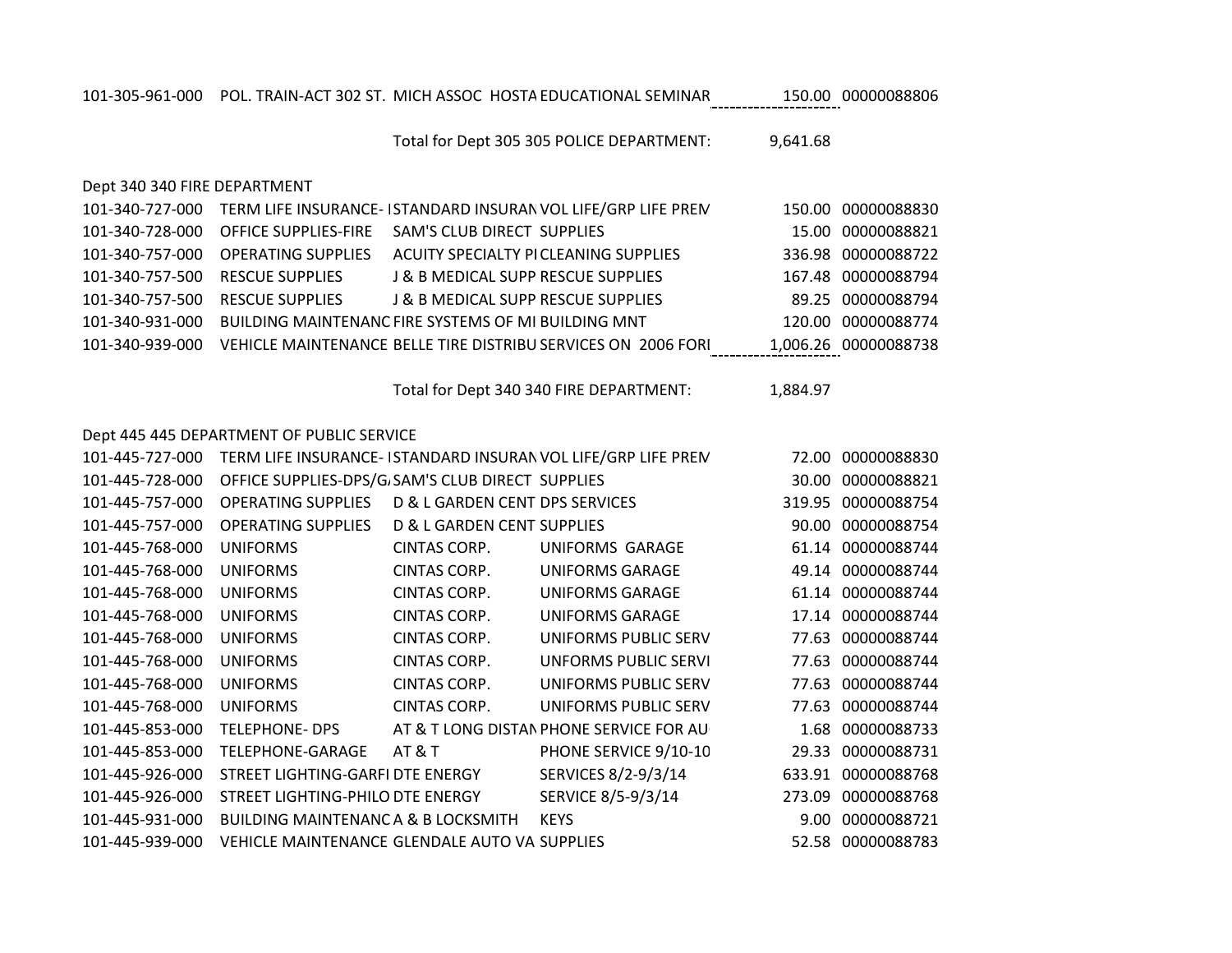| 101-445-939-000 | VEHICLE MAINTENANCE GLENDALE AUTO VAIMISC SUPPLIES        |                            | 105.29 00000088783   |
|-----------------|-----------------------------------------------------------|----------------------------|----------------------|
| 101-445-939-000 | VEHICLE MAINTENANCE GLENDALE AUTO VA PARTS 2008 FORD F150 |                            | 266.56 00000088783   |
| 101-445-939-000 | VEHICLE MAINTENANCE GLENDALE AUTO VAI PARTS               |                            | 190.78 00000088783   |
| 101-445-939-000 | VEHICLE MAINTENANCE BELL EQUIPMENT CC PARTS               |                            | 365.76 00000088737   |
| 101-445-939-000 | VEHICLE MAINTENANCE BELLE TIRE DISTRIBU PARTS             |                            | 697.92 00000088738   |
| 101-445-939-000 | VEHICLE MAINTENANCE BELL EQUIPMENT CC PARTS               |                            | 1,937.00 00000088737 |
| 101-445-962-000 | MISCELLANEOUS- T GOC SELECTION.COM                        | <b>PRE EMPLOYMENT BACK</b> | 30.00 00000088826    |

Total for Dept 445 445 DEPARTMENT OF PUB 5,603.93

Dept 707 707 PARKS & REC

|                      |                                                                                                                                                                                                                                           |                                                                                                                                                                                                                           | 11.76 00000088830                                                                                                                                                                                                                                                         |
|----------------------|-------------------------------------------------------------------------------------------------------------------------------------------------------------------------------------------------------------------------------------------|---------------------------------------------------------------------------------------------------------------------------------------------------------------------------------------------------------------------------|---------------------------------------------------------------------------------------------------------------------------------------------------------------------------------------------------------------------------------------------------------------------------|
|                      |                                                                                                                                                                                                                                           |                                                                                                                                                                                                                           | 00000088821                                                                                                                                                                                                                                                               |
|                      |                                                                                                                                                                                                                                           |                                                                                                                                                                                                                           | 00000088821                                                                                                                                                                                                                                                               |
| <b>UNIFORMS</b>      | <b>UNIFORMS GARAGE</b>                                                                                                                                                                                                                    |                                                                                                                                                                                                                           | 00000088744                                                                                                                                                                                                                                                               |
|                      |                                                                                                                                                                                                                                           |                                                                                                                                                                                                                           | 00000088821                                                                                                                                                                                                                                                               |
| <b>PARK SERVICES</b> | SOFTBALL SUPV                                                                                                                                                                                                                             |                                                                                                                                                                                                                           | 00000088787                                                                                                                                                                                                                                                               |
|                      |                                                                                                                                                                                                                                           |                                                                                                                                                                                                                           | 00000088802                                                                                                                                                                                                                                                               |
|                      |                                                                                                                                                                                                                                           |                                                                                                                                                                                                                           | 00000088731                                                                                                                                                                                                                                                               |
| UTILITIES- PARK      | SERVICE 8/8-9/8/14                                                                                                                                                                                                                        |                                                                                                                                                                                                                           | 00000088766                                                                                                                                                                                                                                                               |
| UTILITIES- PELHAM    | SERVICE 8/11-9/10/14                                                                                                                                                                                                                      |                                                                                                                                                                                                                           | 45.54 00000088766                                                                                                                                                                                                                                                         |
|                      | SERVICE 8/11-9/10/14                                                                                                                                                                                                                      |                                                                                                                                                                                                                           | 00000088766                                                                                                                                                                                                                                                               |
|                      | SERVICE 8/12-9/11/14                                                                                                                                                                                                                      |                                                                                                                                                                                                                           | 00000088766                                                                                                                                                                                                                                                               |
| UTILITIES-PARKS      | SERVICE 8/4-9/3/14                                                                                                                                                                                                                        | 77.77                                                                                                                                                                                                                     | 00000088769                                                                                                                                                                                                                                                               |
|                      |                                                                                                                                                                                                                                           |                                                                                                                                                                                                                           | 00000088783                                                                                                                                                                                                                                                               |
|                      | <b>PARTS</b>                                                                                                                                                                                                                              |                                                                                                                                                                                                                           | 00000088775                                                                                                                                                                                                                                                               |
|                      | CINTAS CORP.<br><b>GULLIVER, JERRY</b><br><b>TELEPHONE- CHARLIE BF AT &amp; T</b><br>DTE ENERGY<br>DTE ENERGY<br>UTILITIES-CHAMPAIGN PDTE ENERGY<br>UTILITIES-CUNNINGHAN DTE ENERGY<br>DTE ENERGY<br>VEHICLE MAINTENANCE FLEETPRIDE, INC. | OFFICE SUPPLIES-PKS DE SAM'S CLUB DIRECT SUPPLIES<br>SENIOR ACTIVITIES- CON SAM'S CLUB DIRECT SUPPLIES<br>PARK SUPPLIES- COMM SAM'S CLUB DIRECT SUPPLIES<br>LAWN SERVICES- PARKS LOUIE'S LANDSCAPIN SERVICES 8/18-8/31/14 | TERM LIFE INSURANCE- ISTANDARD INSURAN VOL LIFE/GRP LIFE PREN<br>15.00<br>72.28<br>16.00<br>28.02<br>1,100.00<br>3,766.00<br>PHONE SERVICE 9/4-10/<br>20.29<br>669.80<br>32.96<br>155.79<br>VEHICLE MAINTENANCE GLENDALE AUTO VAI PARTS 2001 FORD E350<br>245.26<br>39.95 |

Total for Dept 707 707 PARKS & REC: 6,296.42

| Dept 751 751 COMMUNITY CENTER |                                                                               |                    |
|-------------------------------|-------------------------------------------------------------------------------|--------------------|
|                               |                                                                               | 6.54 00000088821   |
|                               |                                                                               | 422.66 00000088786 |
|                               |                                                                               | 41.33 00000088786  |
|                               | 101-751-757-000    OPERATING SUPPLIES     PROPANE SERVICES  PROPANE  SERVICES | 280.95 00000088816 |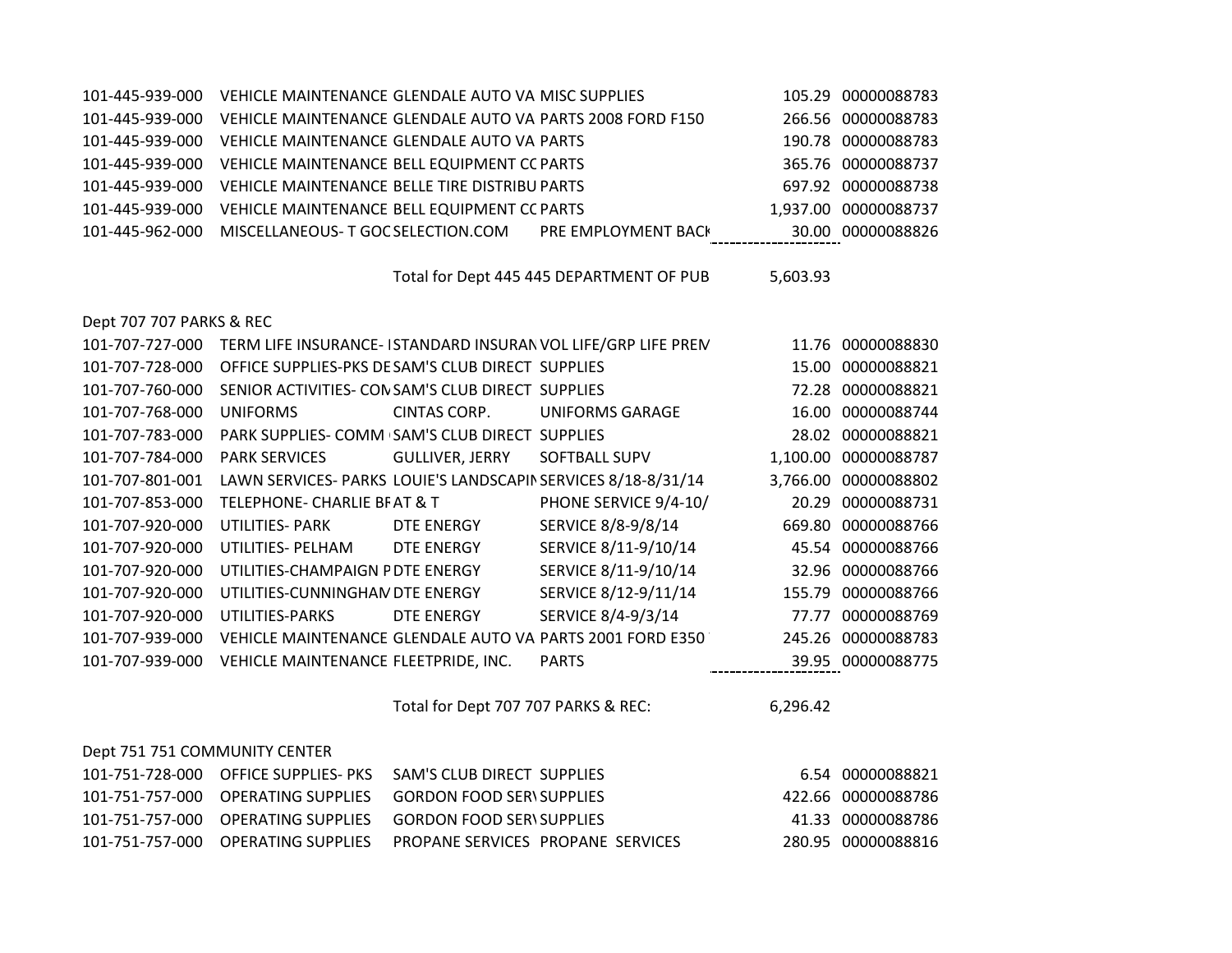| 101-751-757-000 | <b>OPERATING SUPPLIES</b>                                  | PEPSI COLA           | <b>SUPPLIES</b>                                                 |          | 264.80 00000088810    |
|-----------------|------------------------------------------------------------|----------------------|-----------------------------------------------------------------|----------|-----------------------|
| 101-751-757-000 | <b>OPERATING SUPPLIES</b>                                  | PEPSI COLA           | <b>SUPPLIES</b>                                                 |          | 276.62 00000088810    |
| 101-751-757-000 | OPERATING SUPPLIES- P SAM'S CLUB DIRECT SUPPLIES           |                      |                                                                 |          | 33.96 00000088821     |
| 101-751-757-000 | OPERATING SUPPLIES- P SAM'S CLUB DIRECT SUPPLIES           |                      |                                                                 |          | 55.22 00000088821     |
| 101-751-816-000 | PROF. SERV. - OTHER                                        |                      | JERRY COHEN ELITE I SEPT COOLING WTR TRE                        | 200.00   | 00000088796           |
| 101-751-920-000 | UTILITIES- 7/1-8/1/14                                      |                      | ALLEN PARK WATER, WATER SERVICE 15800 V                         |          | 289.02 00000088726    |
| 101-751-920-000 | <b>UTILITIES</b>                                           | <b>DIRECTV</b>       | <b>MONTHLY CABLE SERV</b>                                       |          | 163.14 00000088758    |
| 101-751-920-000 | <b>UTILITIES</b>                                           | <b>THERMO SOURCE</b> | <b>CONTRACT MATERIALS</b>                                       |          | 712.70 00000088838    |
| 101-751-920-000 | UTILITIES-CIV ARENA                                        | DTE ENERGY           | SERVICE 8/4-9/3/14                                              | 1,473.26 | 00000088769           |
| 101-751-920-000 | UTILITIES-COMM CTR                                         | DTE ENERGY           | SERVICES 2/19-9/10/14                                           |          | 68,149.25 00000088768 |
| 101-751-931-000 |                                                            |                      | BUILDING MAINTENANC STATE OF MICHIGAN ELEVATOR CERTIFICATE      | 180.00   | 00000088833           |
| 101-751-931-000 | BUILDING MAINTENANC HAWKINS, PAT                           |                      | <b>EXPENSES</b>                                                 | 21.69    | 00000088790           |
| 101-751-931-000 |                                                            |                      | BUILDING MAINTENANC EXPERT HEATING & (COMPLETED EVAL OF 10      |          | 1,301.00 00000088771  |
| 101-751-931-000 | BUILDING MAINTENANC SAM'S CLUB DIRECT SUPPLIES             |                      |                                                                 |          | 6.98 00000088821      |
| 101-751-931-000 | BUILDING MAINTENANC SAM'S CLUB DIRECT SUPPLIES             |                      |                                                                 |          | 309.43 00000088821    |
| 101-751-934-000 | EQUIPMENT MAINTENA C&S ICE RESURFACIN INSPECT ZAMBONI      |                      |                                                                 | 214.18   | 00000088742           |
| 101-751-934-000 | EQUIPMENT MAINTENA DSM SERVICES                            |                      | <b>SUPPLIES</b>                                                 | 25.00    | 00000088760           |
| 101-751-934-000 | <b>EQUIPMENT MAINTENA DSM SERVICES</b>                     |                      | <b>SUPPLIES</b>                                                 | 59.00    | 00000088760           |
| 101-751-934-000 | EQUIPMENT MAINTENA DSM SERVICES                            |                      | <b>SUPPLIES</b>                                                 | 23.00    | 00000088760           |
| 101-751-934-000 |                                                            |                      | EQUIPMENT MNT- REPA SERV-ICE REFRIGERA SERV CALL COMM CENTI     | 500.00   | 00000088827           |
| 101-751-934-000 | EQUIPMENT MNT ADJ IV SERV-ICE REFRIGERA SERVICE CALL KEITH |                      |                                                                 | 250.00   | 00000088827           |
| 101-751-934-000 | EQUIPMENT MAINTENA HAWKINS, PAT                            |                      | <b>EXPENSES</b>                                                 | 22.67    | 00000088790           |
| 101-751-985-000 |                                                            |                      | CAPITAL OUTLAY- REPAI SERV-ICE REFRIGERA SERV CALL LARRY COMM   | 650.00   | 00000088827           |
| 101-751-985-000 |                                                            |                      | CAPITAL OUTLAY- WRK (SERV-ICE REFRIGERA SERVICE CALL COMM CT    | 1,570.00 | 00000088827           |
| 101-751-985-000 |                                                            |                      | CAPITAL OUTLAY-LEAK C SERV-ICE REFRIGERA SERVICE CALL KEITH CON | 1,294.98 | 00000088827           |
| 101-751-985-000 | CAPITAL OUTLAY- REPAII SERV-ICE REFRIGERA SERVICE CALL BOB |                      |                                                                 |          | 696.17 00000088827    |
|                 |                                                            |                      |                                                                 |          |                       |

Total for Dept 751 751 COMMUNITY CENTER: 79,493.55

## Dept 864 864 RETIREE HEALTHCARE 101-864-727-000 TERM LIFE INSURANCE- ISTANDARD INSURAN VOL LIFE/GRP LIFE PREN 2,874.70 00000088830 Total for Dept 864 864 RETIREE HEALTHCARE: 2,874.70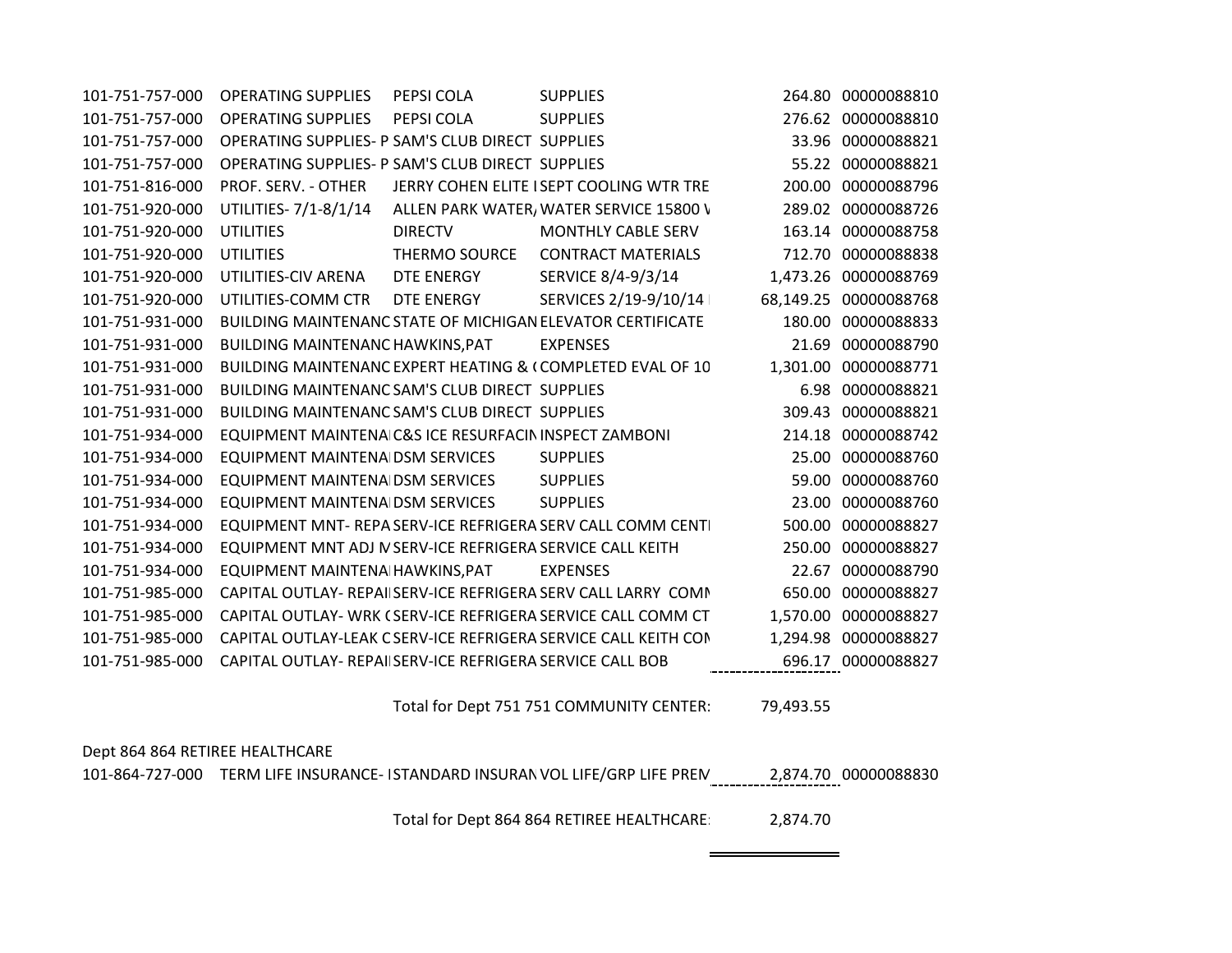|                                                             |                                             | Total for Fund 101 GENERAL FUND: |                                                                               | 2,901,596.54 |                    |
|-------------------------------------------------------------|---------------------------------------------|----------------------------------|-------------------------------------------------------------------------------|--------------|--------------------|
| Fund 202 MAJOR STREET FUND<br>Dept 475 475 TRAFFIC SERVICES |                                             |                                  |                                                                               |              |                    |
|                                                             |                                             |                                  | 202-475-940-000 TRAFFIC SIGNS & SIGNAI WAYNE COUNTY - ACTRAFFIC SIGNAL ENERGY |              | 122.18 00000088841 |
|                                                             |                                             |                                  | 202-475-940-000 TRAFFIC SIGNS & SIGNAI WAYNE COUNTY - ACTRAFFIC SIGNAL MAINT  |              | 602.11 00000088841 |
|                                                             |                                             |                                  | Total for Dept 475 475 TRAFFIC SERVICES:                                      | 724.29       |                    |
|                                                             |                                             |                                  | Total for Fund 202 MAJOR STREET FUND:                                         | 724.29       |                    |
| Fund 226 RUBBISH FUND<br>Dept 450 450 RUBBISH               |                                             |                                  |                                                                               |              |                    |
|                                                             | 226-450-817-000 WASTE DISPOSAL              |                                  | REPUBLIC SERVICES RES SERV 8/1-8/31/14 103,950.00 00000088818                 |              |                    |
|                                                             | 226-450-817-000 WASTE DISPOSAL              | RITTER GIS INC                   | TRASH COLL/ GIS DEVEL 5,125.00 00000088819                                    |              |                    |
|                                                             |                                             | Total for Dept 450 450 RUBBISH:  |                                                                               | 109,075.00   |                    |
|                                                             |                                             | Total for Fund 226 RUBBISH FUND: |                                                                               | 109,075.00   |                    |
|                                                             | Fund 243 BROWNFIELD REDEVELOPMENT AUTHORITY |                                  |                                                                               |              |                    |
| Dept 000                                                    | 243-000-997-000 PAYING AGENT FEES           |                                  | THE BANK OF NEW YAGENT FEE PERIOD 9/12                                        |              | 750.00 00000088852 |
|                                                             |                                             | Total for Dept 000 :             |                                                                               | 750.00       |                    |
| $F_{\text{total}}$ 240 DUILDING FUND                        |                                             |                                  | Total for Fund 243 BROWNFIELD REDEVELOPI                                      | 750.00       |                    |

Fund 249 BUILDING FUND Dept 000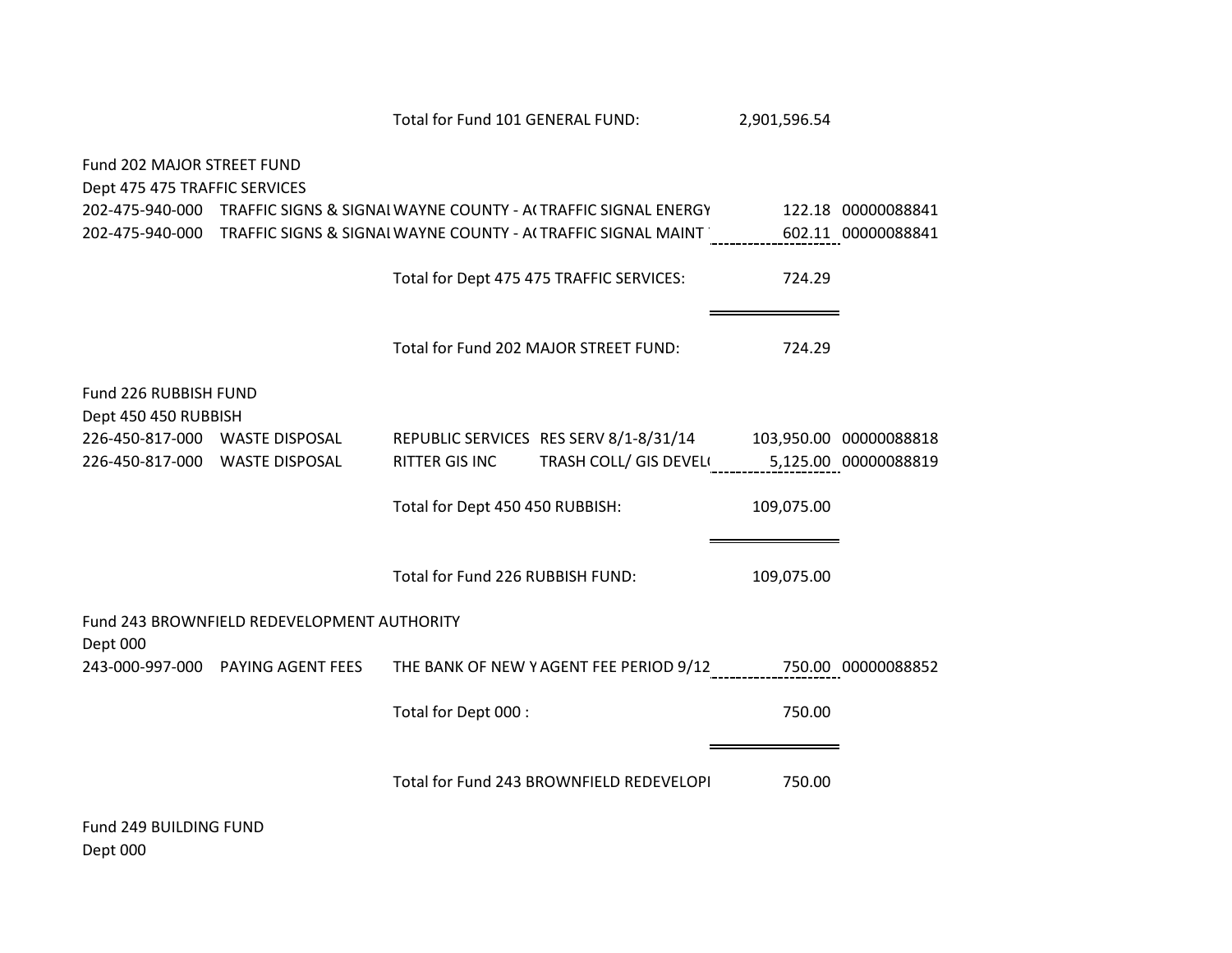| 249-000-607-000        | <b>FEES REVENUE</b>                        |                                   | FOUNDATION SYSTEICANCELLED PERMIT-159                           |          | 141.10 00000088778   |
|------------------------|--------------------------------------------|-----------------------------------|-----------------------------------------------------------------|----------|----------------------|
| 249-000-607-000        | <b>FEES REVENUE</b>                        |                                   | FORD MOTOR COMF DUP PAYMENT ON PERN                             |          | 150.00 00000088776   |
|                        |                                            | Total for Dept 000 :              |                                                                 | 291.10   |                      |
|                        | Dept 371 371 BUILDING DEPARTMENT           |                                   |                                                                 |          |                      |
| 249-371-717-000        |                                            |                                   | LIFE INSURANCE-BLDG STANDARD INSURAN VOL LIFE/GRP LIFE PREN     |          | 28.08 00000088830    |
| 249-371-821-000        | MECHANICAL INSPECTIC CARNILL, STEVE        |                                   | MECHANICAL INSPECTIC                                            |          | 1,956.00 00000088743 |
| 249-371-821-500        | <b>BUILDING INSPECTOR</b>                  | CIOTTI, JOHN R.                   | <b>BLDG INSPECTIONS THRI</b>                                    |          | 264.00 00000088748   |
| 249-371-822-000        | PLUMBING INSPECTION: HALASH, JEROME        |                                   | AUG 2014 PLUMBING IN                                            |          | 999.60 00000088789   |
| 249-371-939-000        | VEHICLE MAINTENANCE A & B LOCKSMITH        |                                   | <b>KEYS</b>                                                     |          | 25.00 00000088721    |
| 249-371-946-000        |                                            |                                   | EQUIPMENT LEASE- BLD J & J DIGITAL SOLUTI LEASE FOR 3 RICOM COF |          | 176.88 00000088795   |
|                        |                                            |                                   | Total for Dept 371 371 BUILDING DEPARTMEI                       | 3,449.56 |                      |
|                        |                                            | Total for Fund 249 BUILDING FUND: |                                                                 | 3,740.66 |                      |
| Fund 250 DDA OPERATING |                                            |                                   |                                                                 |          |                      |
| Dept 000               |                                            |                                   |                                                                 |          |                      |
| 250-000-801-001        |                                            |                                   | LAWN SERVICES- DDA LOUIE'S LANDSCAPIN SERVICES 8/18-8/31/14     |          | 1,118.00 00000088802 |
| 250-000-826-000        | LEGAL SERVICES- DHM                        |                                   | MILLER & MILLER, P. LEGAL SERVICES FOR AU                       |          | 1,250.00 00000088807 |
| 250-000-829-000        |                                            |                                   | SITE IMPROVEMENTS- FS&J ASPHALT PAVIN(REPAIRS PK LOT BEHIND     |          | 4,371.25 00000088820 |
| 250-000-829-000        |                                            |                                   | SITE IMPROVEMENTS- D BUCCILLI GROUP, LL(PARK LOT REPAIR 8/17-8  |          | 864.00 00000088741   |
| 250-000-920-000        | <b>UTILITIES</b>                           | AT&T                              | <b>FARMERS MKT PHONE L</b>                                      |          | 55.79 00000088730    |
| 250-000-920-000        | UTILITIES-5301 ALLEN RI DTE ENERGY         |                                   | PARKING LOT LIGHTS 8/                                           |          | 123.46 00000088761   |
| 250-000-920-000        | UTILITIES-17425 ECORSE DTE ENERGY          |                                   | <b>PARKING LOT LIGHTS 8/!</b>                                   |          | 111.17 00000088762   |
| 250-000-920-000        | UTILITIES- PAST DUE                        | <b>COMCAST</b>                    | DDA OFFICE 6543 ALLEN                                           |          | 208.49 00000088750   |
| 250-000-920-000        | UTILITIES- CURRENT CHC COMCAST             |                                   | DDA OFFICE 6543 ALLEN                                           |          | 211.49 00000088750   |
| 250-000-920-000        | UTILITIES- 5951 N ALLENDTE ENERGY          |                                   | PARK LOT LIGHTS 8/1-9/                                          |          | 650.25 00000088763   |
| 250-000-920-000        | UTILITIES-15500 BEATRI(DTE ENERGY          |                                   | PARK LOT LIGHTS 8/1-9/                                          |          | 250.65 00000088764   |
| 250-000-920-000        | UTILITIES- 6543 ALLEN                      | <b>DTE ENERGY</b>                 | ELEC SERVICE DDA OFFIC                                          |          | 170.54 00000088765   |
| 250-000-920-000        | <b>UTILITIES</b>                           |                                   | ALLEN PARK, CITY OF WATER DDA 17410 ECOI                        |          | 35.10 00000088727    |
| 250-000-931-000        | <b>BUILDING MAINTENANC HADDIX ELECTRIC</b> |                                   | <b>LIGHT OUTAGE AT GARF</b>                                     |          | 1,053.00 00000088788 |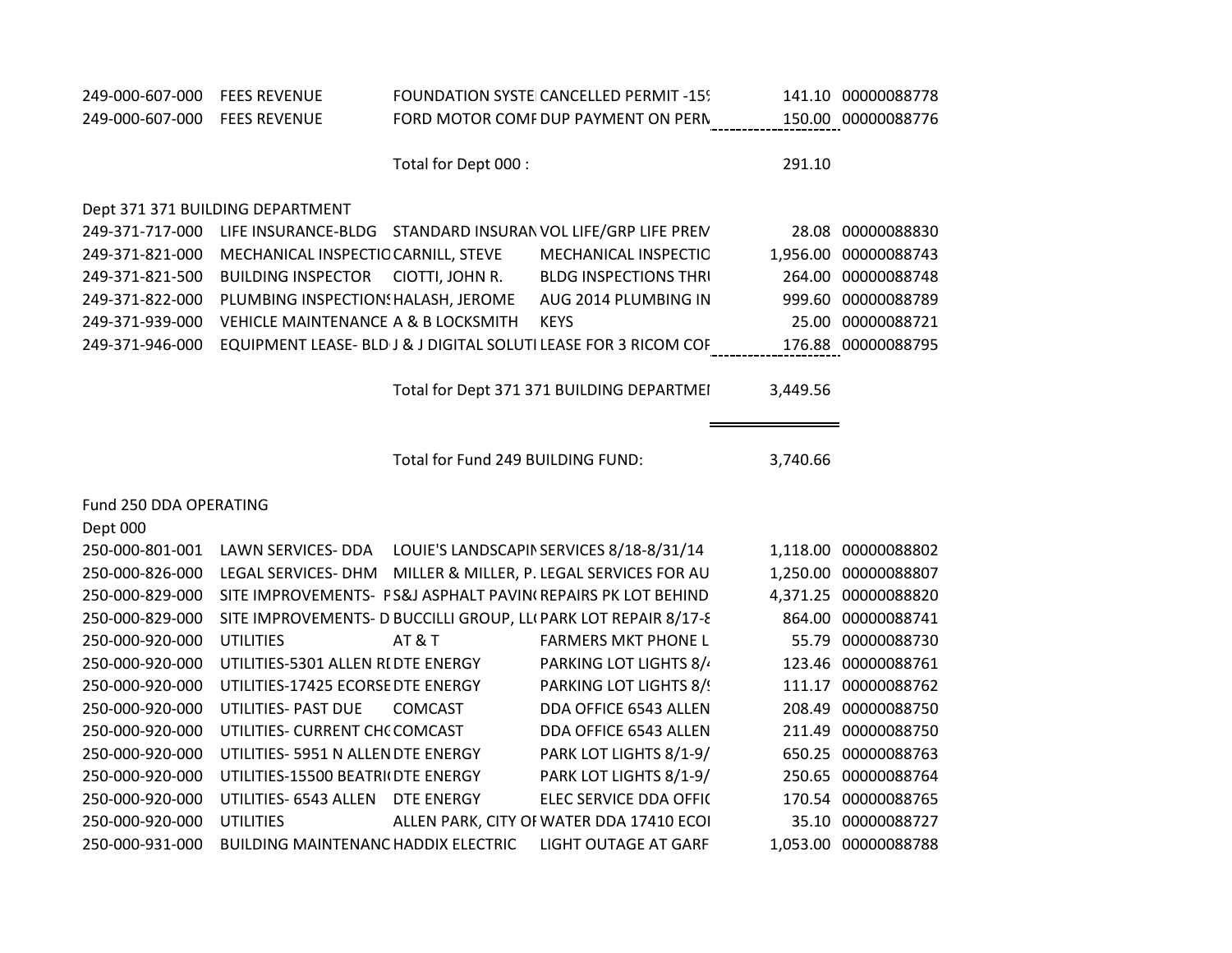| 250-000-942-000              | <b>RENT- DDA STORAGE</b>                                   | STOP & LOCK 2                             | SEMI ANNUAL RENT FOF                                     |           | 724.68 00000088836    |
|------------------------------|------------------------------------------------------------|-------------------------------------------|----------------------------------------------------------|-----------|-----------------------|
| 250-000-960-000              |                                                            |                                           | MARKETING/PROMOTIC WHIPPLE PRINTING TOUCH A TRUCK FLYERS |           | 328.00 00000088842    |
| 250-000-975-000              | <b>DESIGN COMMITTEE</b>                                    |                                           | AFFINITY FINANCIAL FACADE GRANT DDA                      |           | 288.85 00000088725    |
| 250-000-985-000              | <b>CAPITAL OUTLAY</b>                                      |                                           | STATE OF MICHIGAN ECORSE STREETSCAPE                     |           | 87,735.75 00000088834 |
|                              |                                                            | Total for Dept 000 :                      |                                                          | 99,550.47 |                       |
|                              |                                                            | Total for Fund 250 DDA OPERATING:         |                                                          | 99,550.47 |                       |
| Dept 000                     | Fund 265 DRUG FORFEITURE - FEDERAL                         |                                           |                                                          |           |                       |
| 265-000-939-000              | VEHICLE MAINTENANCE GLENDALE AUTO VAICREDIT ON PARTS       |                                           |                                                          |           | (36.99) 00000088783   |
| 265-000-939-000              | VEHICLE MAINTENANCE GLENDALE AUTO VAI PARTS OIL FILTER     |                                           |                                                          |           | 67.20 00000088783     |
| 265-000-939-000              | VEHICLE MAINTENANCE BELLE TIRE DISTRIBU PARTS PLICE NEW BW |                                           |                                                          |           | 1,654.28 00000088738  |
|                              |                                                            | Total for Dept 000 :                      |                                                          | 1,684.49  |                       |
|                              |                                                            |                                           | Total for Fund 265 DRUG FORFEITURE - FEDEI               | 1,684.49  |                       |
| Fund 271 LIBRARY<br>Dept 000 |                                                            |                                           |                                                          |           |                       |
| 271-000-728-000              | <b>OFFICE SUPPLIES</b>                                     | DEMCO, INC.                               | <b>OFFIE SUPPLIES</b>                                    |           | 171.04 00000088756    |
| 271-000-728-000              | <b>OFFICE SUPPLIES</b>                                     | DEMCO, INC.                               | <b>OFFICE SUPPLIES</b>                                   |           | 197.65 00000088756    |
| 271-000-728-000              | <b>OFFICE SUPPLIES</b>                                     | DEMCO, INC.                               | <b>OFFICE SUPPLIES</b>                                   |           | 125.03 00000088756    |
| 271-000-728-000              | <b>OFFICE SUPPLIES</b>                                     | DEMCO, INC.                               | <b>OFFICE FURNITURE</b>                                  |           | 1,118.87 00000088756  |
| 271-000-728-000              | <b>OFFICE SUPPLIES</b>                                     | GAYLORD BROS., INCOFFICE FURNITURE        |                                                          |           | 102.48 00000088782    |
| 271-000-728-000              | <b>OFFICE SUPPLIES</b>                                     | <b>GAYLORD BROS., INCOFFICE FURNITURE</b> |                                                          |           | 860.24 00000088782    |
| 271-000-728-000              | <b>OFFICE SUPPLIES</b>                                     | LOWER HURON SUPIPAPER SUPPLIES            |                                                          |           | 155.96 00000088803    |
| 271-000-728-000              | <b>OFFICE SUPPLIES</b>                                     |                                           | MOVIE LICENSING U! PMT MOVIE LISC RENEV                  |           | 325.00 00000088808    |
| 271-000-728-000              | <b>OFFICE SUPPLIES</b>                                     |                                           | PETTY CASH - LIBRAF REPLENISH PETTY CASH I               |           | 90.20 00000088812     |
| 271-000-757-000              | <b>OPERATING SUPPLIES</b>                                  | MEYER, BEVERLY                            | MUSIC ON PATIO CONCE                                     |           | 300.00 00000088805    |
| 271-000-757-000              | <b>OPERATING SUPPLIES</b>                                  |                                           | JOEL TACEY'S TIPTOF SUMMER READING 2015                  |           | 879.00 00000088797    |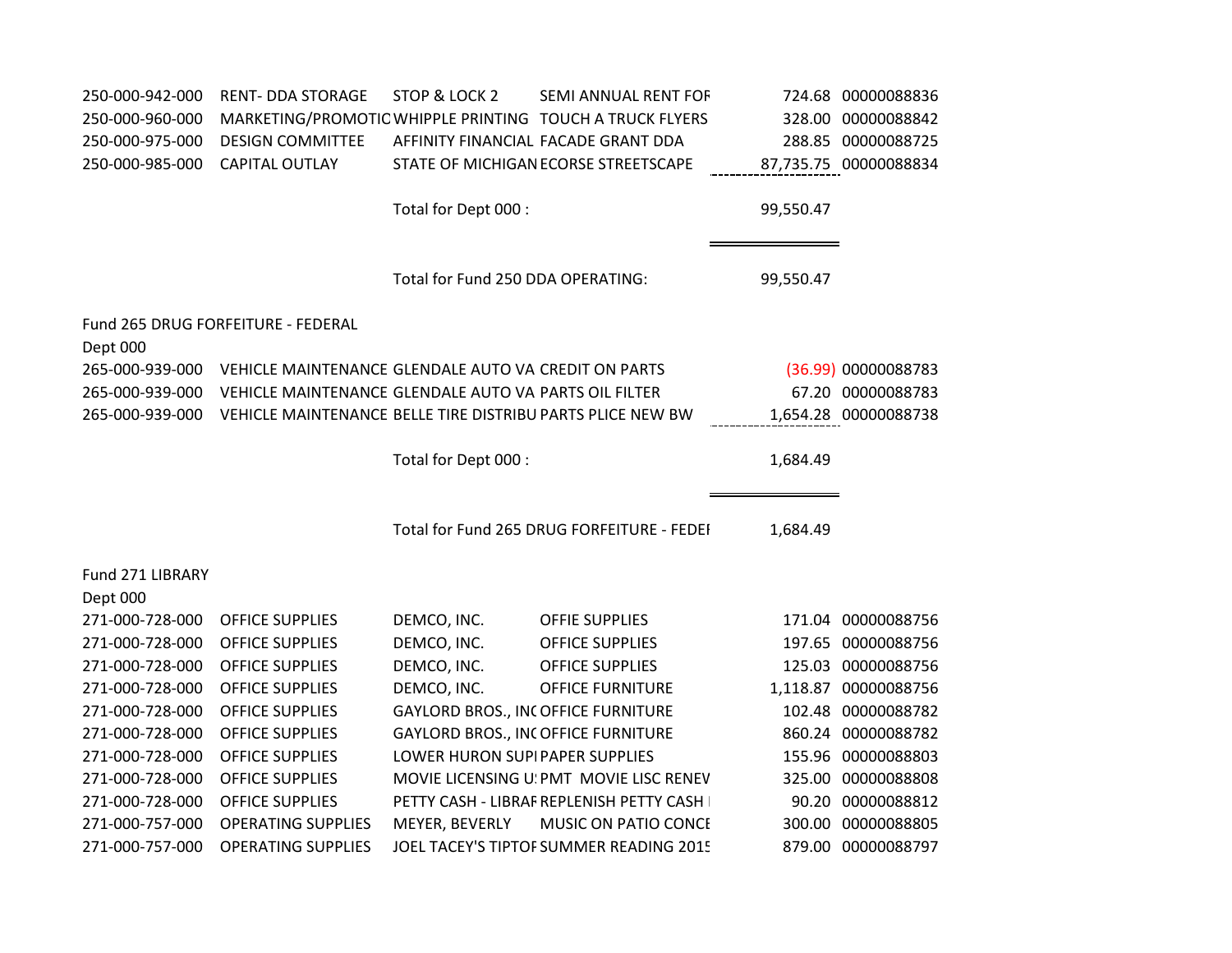| 271-000-757-000 | <b>OPERATING SUPPLIES</b>           | <b>SCHOLASTIC BOOK F BOOKS</b>     |                                                              |          | 203.96 00000088823   |
|-----------------|-------------------------------------|------------------------------------|--------------------------------------------------------------|----------|----------------------|
| 271-000-827-000 | <b>LIBRARY SERVICES</b>             |                                    | UNIQUE MANAGEMIPLACEMENTS 8/4,8/11,8                         | 53.70    | 00000088840          |
| 271-000-828-000 | <b>MATERIALS</b>                    | <b>BAKER &amp; TAYLOR</b>          | <b>MATERIALS</b>                                             | 30.09    | 00000088734          |
| 271-000-828-000 | <b>MATERIALS</b>                    | <b>BAKER &amp; TAYLOR</b>          | <b>MATERIALS</b>                                             | 123.59   | 00000088734          |
| 271-000-828-000 | <b>MATERIALS</b>                    | <b>BAKER &amp; TAYLOR</b>          | <b>MATERIALS</b>                                             |          | 95.57 00000088734    |
| 271-000-828-000 | <b>MATERIALS</b>                    | <b>BAKER &amp; TAYLOR</b>          | <b>MATERIALS</b>                                             | 133.36   | 00000088734          |
| 271-000-828-000 | <b>MATERIALS</b>                    | <b>BAKER &amp; TAYLOR</b>          | <b>MATERIALS</b>                                             | 55.90    | 00000088734          |
| 271-000-828-000 | <b>MATERIALS</b>                    | <b>BAKER &amp; TAYLOR</b>          | <b>MATERIALS</b>                                             |          | 147.71 00000088734   |
| 271-000-828-000 | <b>MATERIALS</b>                    | <b>BAKER &amp; TAYLOR</b>          | <b>MATERIALS</b>                                             | 10.87    | 00000088734          |
| 271-000-828-000 | <b>MATERIALS</b>                    | <b>BAKER &amp; TAYLOR</b>          | <b>MATERIALS</b>                                             |          | 46.16 00000088734    |
| 271-000-828-000 | <b>MATERIALS</b>                    | <b>BAKER &amp; TAYLOR</b>          | <b>MATERIALS</b>                                             | 208.97   | 00000088734          |
| 271-000-828-000 | <b>MATERIALS</b>                    | <b>BAKER &amp; TAYLOR</b>          | <b>MATERIALS</b>                                             |          | 87.58 00000088734    |
| 271-000-828-000 | <b>MATERIALS</b>                    | <b>BLACKSTONE AUDIO AUDIOBOOKS</b> |                                                              | 224.79   | 00000088739          |
| 271-000-828-000 | <b>MATERIALS</b>                    | <b>BRODART CO.</b>                 | <b>CHILDREN SERV PLAN</b>                                    |          | 6,480.00 00000088740 |
| 271-000-828-000 | <b>MATERIALS</b>                    | <b>NINER ERICA</b>                 | REIMBURSEMENT FOR P                                          | 477.19   | 00000088809          |
| 271-000-828-000 | <b>MATERIALS</b>                    | <b>GALE</b>                        | <b>MATERIALS</b>                                             | 17.50    | 00000088780          |
| 271-000-828-000 | <b>MATERIALS</b>                    | PROQUEST LLC                       | <b>ONLINE SUBSCRIPTION</b>                                   | 1,272.00 | 00000088817          |
| 271-000-828-000 | <b>MATERIALS</b>                    | <b>SCHOLASTIC LIBRAR\BOOKS</b>     |                                                              | 156.00   | 00000088824          |
| 271-000-828-000 | <b>MATERIALS</b>                    | <b>STEINWAY INC</b>                | MUSIC CD'S                                                   |          | 105.93 00000088835   |
| 271-000-828-000 | <b>MATERIALS</b>                    | STEINWAY INC                       | MUSIC CD'S                                                   | 12.99    | 00000088835          |
| 271-000-828-000 | <b>MATERIALS</b>                    | <b>STEINWAY INC</b>                | MUSIC CD'S                                                   |          | 131.92 00000088835   |
| 271-000-828-000 | <b>MATERIALS</b>                    |                                    | WOLPER SUBSCRIPTINEW SUBSCRIPTION                            | 429.85   | 00000088843          |
| 271-000-853-000 | TELEPHONE-LIB/REC                   |                                    | AT & T LONG DISTAN PHONE SERVICE AUG 20                      |          | 1.81 00000088733     |
| 271-000-931-000 |                                     |                                    | BUILDING MAINTENANC LOUIE'S LANDSCAPIN SERVICES 8/18-8/31/14 | 80.00    | 00000088802          |
| 271-000-931-000 | <b>BUILDING MAINTENANC COVERALL</b> |                                    | <b>COMMERCIAL CLEANING</b>                                   | 835.00   | 00000088752          |
| 271-000-943-000 | <b>EQUIPMENT RENTAL</b>             |                                    | KONICA MINOLTA BLMONTHLY METER CHG F                         |          | 208.76 00000088800   |

Total for Dept 000 : 15,956.67

Total for Fund 271 LIBRARY: 15,956.67

Fund 592 WATER & SEWER Dept 601 601 WATER AND SEWER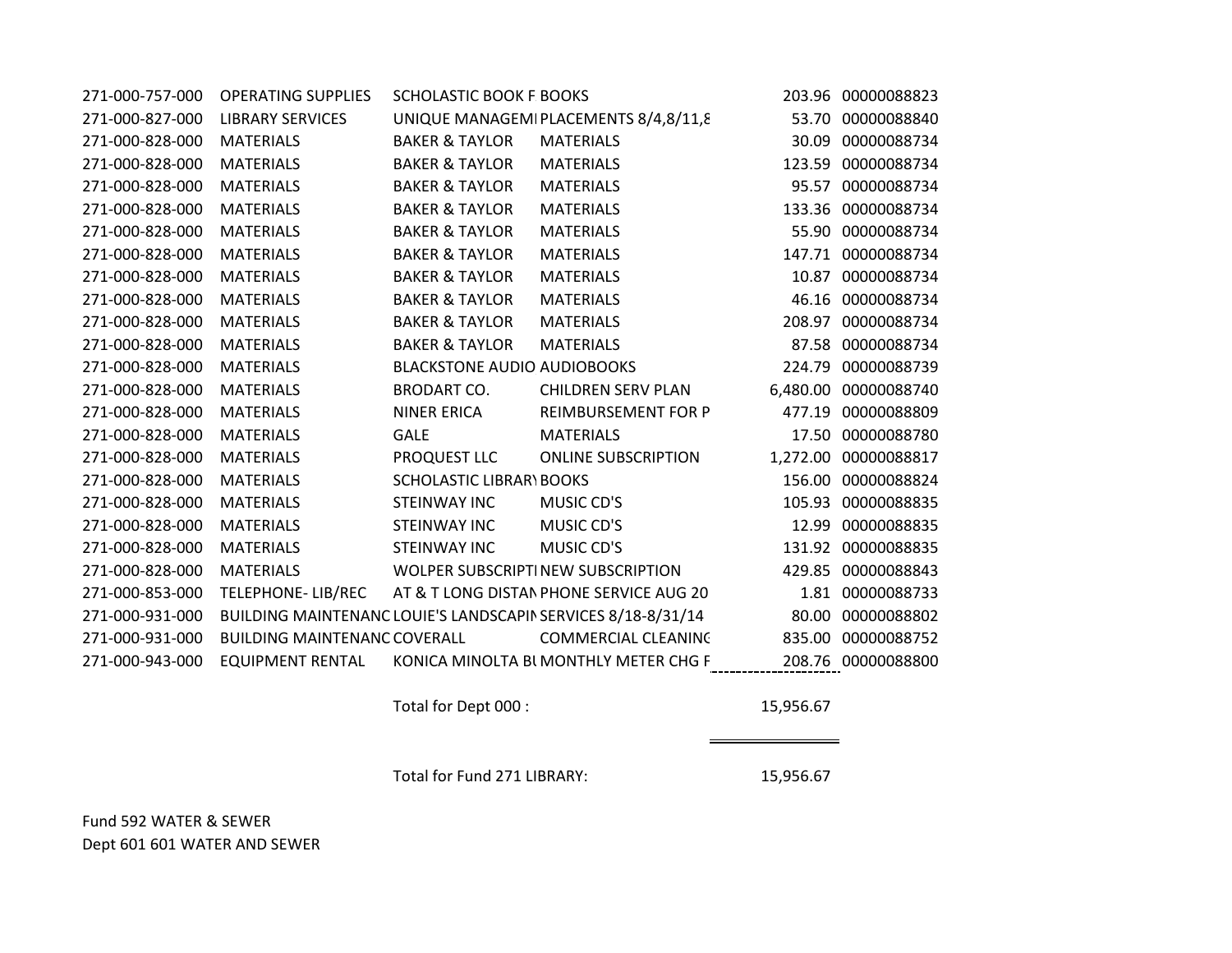| 592-601-604-000 |                                                 |                                     | IWC CHARGES - DETROIT DETROIT WATER & S SERVICES 9/10-10/10/14 |        | 4,099.64 00000088757 |
|-----------------|-------------------------------------------------|-------------------------------------|----------------------------------------------------------------|--------|----------------------|
| 592-601-643-000 | UTILITIES-WATER                                 |                                     | AT & T LONG DISTAN PHONE SERVICE AUG 20                        |        | 17.39 00000088733    |
| 592-601-643-000 | UTILITIES- QUANDT                               | AT&T                                | PHONE SERVICE 9/13-10                                          | 20.58  | 00000088731          |
| 592-601-643-000 | UTILITIES- ECORSE PUMI AT & T                   |                                     | PHONE SERVICE 8/11-9/                                          |        | 20.35 00000088731    |
| 592-601-643-000 | UTILITIES- COLLEGE PUN AT & T                   |                                     | PHONE SERVICE 8/11-9-                                          |        | 27.00 00000088731    |
| 592-601-643-000 | UTILITIES-BLDG POLE                             | DTE ENERGY                          | SERVICES 8/4-9/3/14                                            |        | 74.55 00000088766    |
| 592-601-643-000 | UTILITIES-BRANK POLE                            | DTE ENERGY                          | SERVICE 8/4-9/3/14                                             |        | 57.28 00000088766    |
| 592-601-643-000 | UTILITIES- COL PUMP ST DTE ENERGY               |                                     | SERVICE 8/4-9/3/14                                             |        | 120.56 00000088766   |
| 592-601-643-000 | UTILITIES-COL PUMP STI DTE ENERGY               |                                     | SERVICE 8/4-9/3/14                                             |        | 901.77 00000088766   |
| 592-601-643-000 | UTILITIES-OAKWOOD                               | DTE ENERGY                          | SERVICE 8/8-9/9/14                                             |        | 65.01 00000088766    |
| 592-601-643-000 | UTILITIES- HANOVER PUI DTE ENERGY               |                                     | SERVICE 8/11-9/10/14                                           |        | 230.68 00000088766   |
| 592-601-671-001 | SEWER MAINTENANCE J & B MEDICAL SUPP GLOVES     |                                     |                                                                |        | 98.30 00000088794    |
| 592-601-673-001 | <b>MAIN MAINTENANCE</b>                         | <b>POSTNET</b>                      | SERVICES 8/1-8/31/14                                           |        | 15.45 00000088815    |
| 592-601-673-001 | <b>MAIN MAINTENANCE</b>                         | EJ USA, INC                         | <b>SUPPLIES</b>                                                |        | 45.52 00000088770    |
| 592-601-673-001 | <b>MAIN MAINTENANCE</b>                         |                                     | HYDRO DESIGNS, INCCROSS CONN INSPEC/RP                         |        | 1,935.00 00000088792 |
| 592-601-673-001 | <b>MAIN MAINTENANCE</b>                         | JOHN D. OSBORNE T CLASS 2 FILL SAND |                                                                |        | 402.12 00000088798   |
| 592-601-677-001 | HYDRANT MAINTENANC BALAS STRUCTURAL STEEL TUBES |                                     |                                                                |        | 60.00 00000088736    |
| 592-601-712-000 | CLOTHING, CLEANING & CINTAS CORP.               |                                     | <b>UNIFORMS WATER</b>                                          |        | 562.18 00000088744   |
| 592-601-712-000 | CLOTHING, CLEANING & CINTAS CORP.               |                                     | <b>UNIFORMS WATER</b>                                          |        | 41.18 00000088744    |
| 592-601-712-000 | CLOTHING, CLEANING & CINTAS CORP.               |                                     | <b>UNIFORMS WATER</b>                                          |        | 41.18 00000088744    |
| 592-601-712-000 | CLOTHING, CLEANING & CINTAS CORP.               |                                     | <b>UNIFORMS WATER</b>                                          |        | 41.18 00000088744    |
| 592-601-716-000 |                                                 |                                     | MEDICAL-WATER/SEW STANDARD INSURAN VOL LIFE/GRP LIFE PREN      |        | 42.00 00000088830    |
| 592-601-717-000 |                                                 |                                     | RETIREE HEALTH BENEFI STANDARD INSURAN VOL LIFE/GRP LIFE PREN  | 289.25 | 00000088830          |
| 592-601-826-000 | <b>CITY ATTORNEY</b>                            |                                     | THE PLATO LAW FIRI FLOOD CLAIM CHRISTEN                        | 845.76 | 00000088837          |
| 592-601-826-000 | <b>CITY ATTORNEY</b>                            |                                     | THE PLATO LAW FIRI FLOOD CLAIM GREAT NO                        |        | 467.18 00000088837   |
| 592-601-826-000 | <b>CITY ATTORNEY</b>                            |                                     | THE PLATO LAW FIRI FLOOD CLAIM MALTA                           |        | 150.00 00000088837   |
| 592-601-826-000 |                                                 |                                     | CITY ATTORNEY- FILE 50 THE PLATO LAW FIRI CHRISTENSEN FLOOD CL |        | 122.28 00000088837   |
| 592-601-826-000 | <b>CITY ATTORNEY</b>                            |                                     | THE PLATO LAW FIRI GREAT NORTHERN FLOC                         |        | 1,136.87 00000088837 |
| 592-601-900-000 |                                                 |                                     | PRINTING & PUBLISHING DOWNRIVER UTILITY ASSESSMENT TO COMM     |        | 5,000.00 00000088759 |
| 592-601-946-000 | <b>COPIER FEES- WATER</b>                       |                                     | J & J DIGITAL SOLUTI LEASE FOR 3 RICOM COF                     |        | 347.77 00000088795   |

Total for Dept 601 601 WATER AND SEWER: 17,278.03

Dept 603 603 BASIN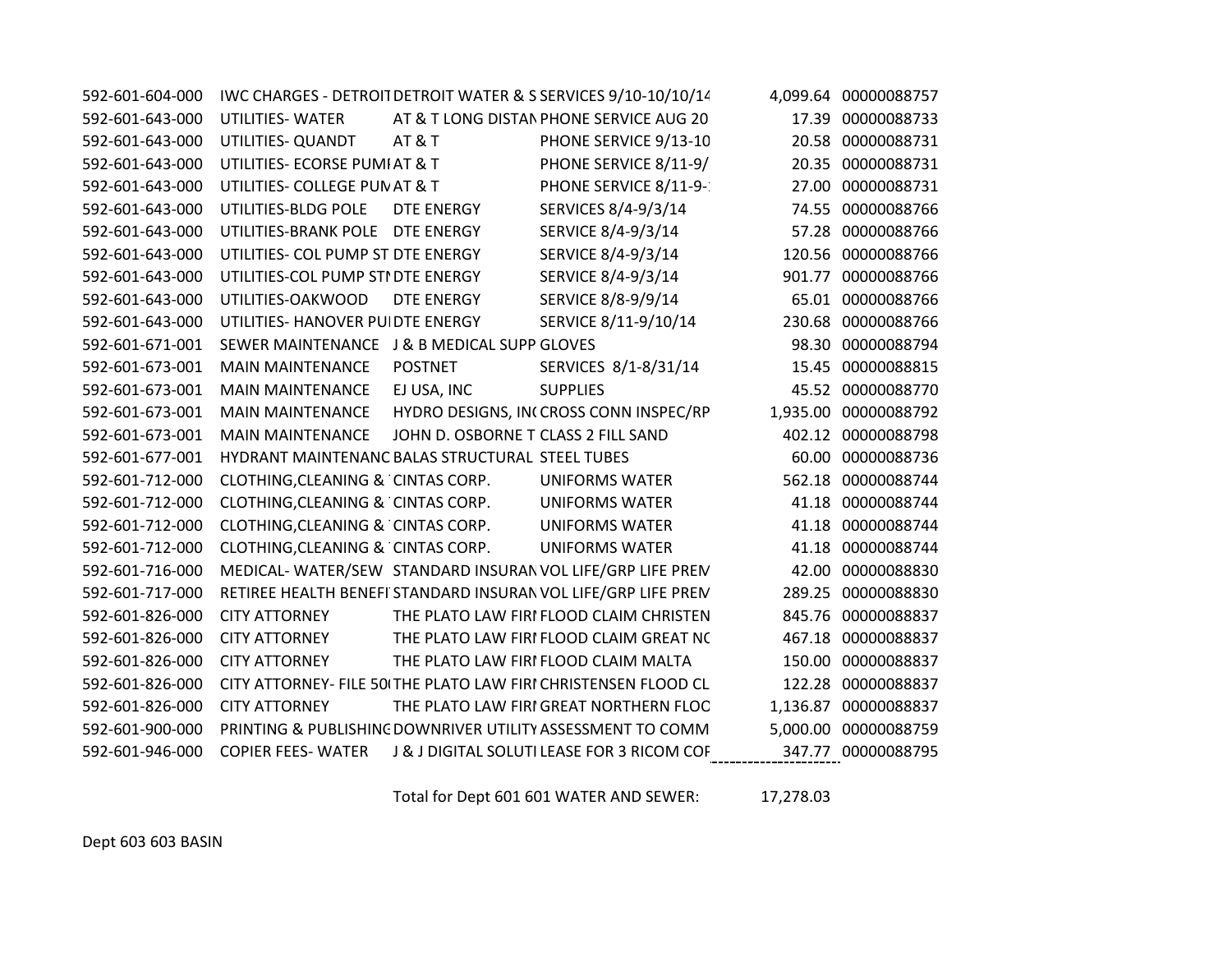| 592-603-716-000                       |                                                |                                   | EMPLOYEE BENEFITS- B/ STANDARD INSURAN VOL LIFE/GRP LIFE PREN                                     |           | 12.00 00000088830    |
|---------------------------------------|------------------------------------------------|-----------------------------------|---------------------------------------------------------------------------------------------------|-----------|----------------------|
| 592-603-853-000                       | <b>TELEPHONE-BASIN</b>                         | AT&T                              | PHONE SERVICE 9/4-10/                                                                             |           | 23.50 00000088731    |
| 592-603-853-000                       | TELEPHONE- DIX ALARM AT & T                    |                                   | PHONE SERVICE 9/10-10                                                                             |           | 27.00 00000088731    |
| 592-603-853-000                       | TELEPHONE- VINE ALARIAT & T                    |                                   | PHONE SERVICE 8/11-9/                                                                             |           | 26.94 00000088731    |
| 592-603-920-000                       | UTILITIES-BLDG PUMP DTE ENERGY                 |                                   | SERVICE 8/4-8/27/14                                                                               |           | 114.44 00000088766   |
| 592-603-920-000                       | UTILITIES-ECP                                  | DTE ENERGY                        | SERVICE 8/11-9/8/14                                                                               |           | 4,902.00 00000088766 |
| 592-603-920-000                       | UTILITIES-BASIN                                | DTE ENERGY                        | SERVICE 8/11-9/9/14                                                                               |           | 30.60 00000088769    |
| 592-603-920-000                       | UTILITIES- BASIN #2 DTE ENERGY                 |                                   | SERVICE 8/11-9/9/14                                                                               |           | 30.60 00000088769    |
| 592-603-940-000                       | FAIRLANE/INDEPNCE MI AT & T                    |                                   | PHONE SERVICE 9/4-10/                                                                             |           | 63.32 00000088731    |
| 592-603-940-000                       | FAIRLANE/INDEPNCE MI AT & T                    |                                   | PHONE SERVICE 9/4-10,                                                                             |           | 21.21 00000088731    |
| 592-603-962-000                       | MISCELLANEOUS- WATE SAM'S CLUB DIRECT SUPPLIES |                                   |                                                                                                   |           | 193.44 00000088821   |
|                                       |                                                | Total for Dept 603 603 BASIN:     |                                                                                                   | 5,445.05  |                      |
|                                       |                                                | Total for Fund 592 WATER & SEWER: |                                                                                                   | 22,723.08 |                      |
| Dept 000                              | Fund 593 SOUTHFIELD LEASE PROPERTIES           |                                   |                                                                                                   |           |                      |
|                                       |                                                |                                   | 593-000-931-000 BUILDING MAINTENANC SOIL AND MATERIAL PROF SERVICES 7/28-8/2<br>22.71 00000088828 |           |                      |
|                                       |                                                | Total for Dept 000 :              |                                                                                                   | 822.71    |                      |
| Dept 696 16630 SOUTHFIELD CAM         |                                                |                                   |                                                                                                   |           |                      |
|                                       | 593-696-931-600 BLDG MAINT-FIRE SAFET AT & T   |                                   | PHONE SERVICE 8/11-9/______________17.69_00000088731                                              |           |                      |
|                                       |                                                |                                   | Total for Dept 696 16630 SOUTHFIELD CAM:                                                          | 17.69     |                      |
|                                       |                                                |                                   | Total for Fund 593 SOUTHFIELD LEASE PROPE                                                         | 840.40    |                      |
| Fund 701 TRUST AND AGENCY<br>Dept 000 |                                                |                                   |                                                                                                   |           |                      |
|                                       | 701-000-242-000 CITY FESTIVITIES ESCROVASCAP   |                                   | <b>SERVICES 2013-2014</b>                                                                         |           | 331.67 00000088729   |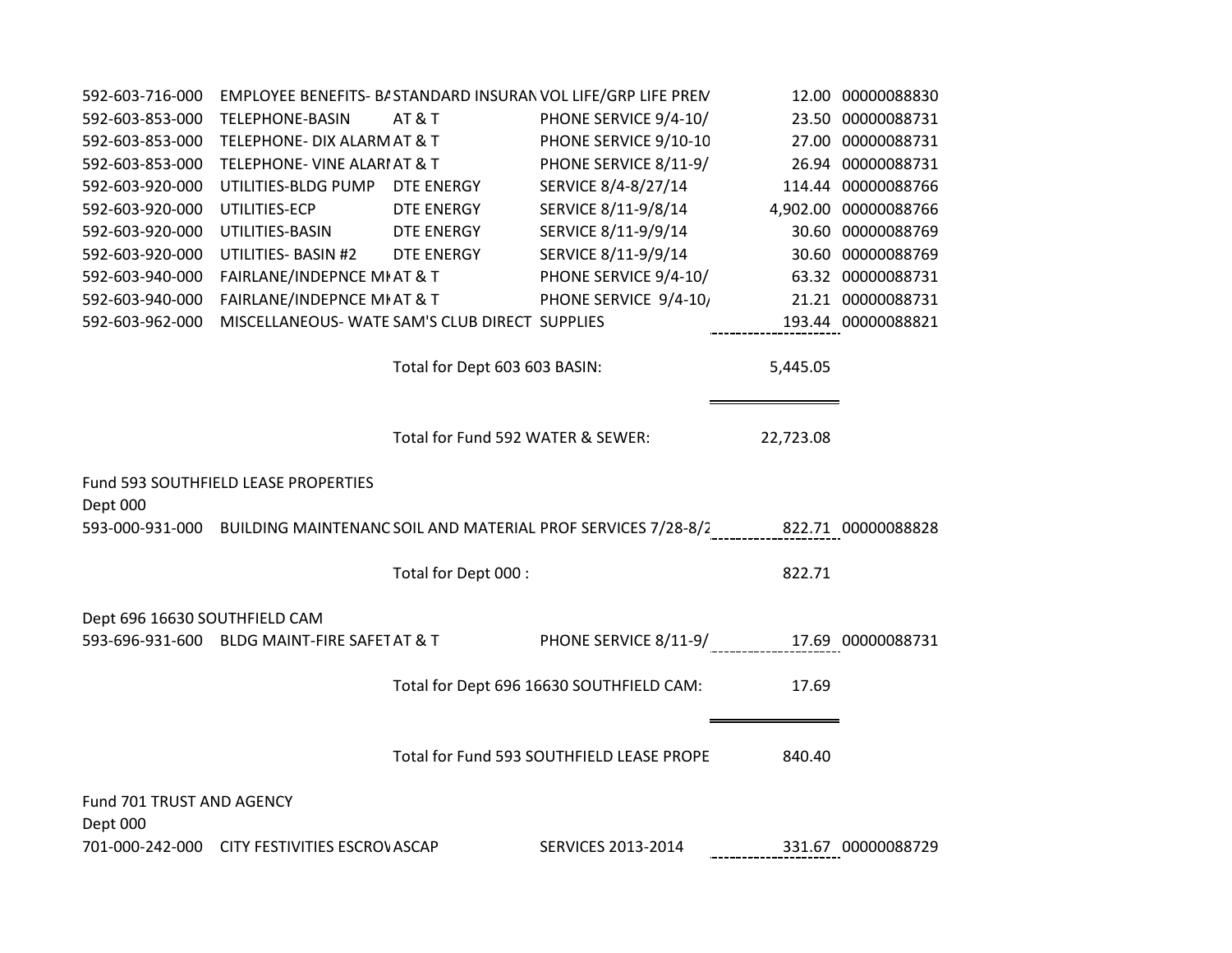|                 |                                     | Total for Dept 000 :       |                                                            | 331.67       |                       |
|-----------------|-------------------------------------|----------------------------|------------------------------------------------------------|--------------|-----------------------|
|                 |                                     |                            | Total for Fund 701 TRUST AND AGENCY:                       | 331.67       |                       |
|                 | Fund 703 SCHOOL AND COUNTY TAX FUND |                            |                                                            |              |                       |
| Dept 000        |                                     |                            |                                                            |              |                       |
| 703-000-225-007 |                                     |                            | DUE TO SOUTHGATE-DIS SOUTHGATE COMMISUMMER TAXES THROU     |              | 12,527.76 00000088850 |
| 703-000-225-009 |                                     |                            | DUE TO ALLEN PARK-DIS ALLEN PARK PUBLIC SUMMER TAXES THROU |              | 48,311.52 00000088844 |
| 703-000-225-011 |                                     |                            | DUE TO MELVINDALE-DI MELVINDALE NAP PL SUMMER TAXES THROU  |              | 44,816.06 00000088849 |
| 703-000-236-000 |                                     |                            | DUE TO WAYNE CO.- RES WAYNE COUNTY TRE SUMMER TAX TRHOUGH  |              | 36,203.70 00000088851 |
| 703-000-240-000 |                                     |                            | DUE TO WAYNE CO. - S.E WAYNE COUNTY TRESUMMER TAX TRHOUGH  |              | 66,506.26 00000088851 |
| 703-000-241-000 |                                     |                            | DUE TO WAYNE CO.-OPE WAYNE COUNTY TRESUMMER TAX TRHOUGH    |              | 59,029.65 00000088851 |
| 703-000-275-000 | REFUNDABLE TAXES                    | COOPER, AGNES              | <b>OVREPMT OF SUMMER</b>                                   |              | 9.62 00000088845      |
| 703-000-275-000 | <b>REFUNDABLE TAXES</b>             |                            | <b>GRIFFIN PROPERTIES OVERPMT OF SUMMER</b>                |              | 840.37 00000088847    |
| 703-000-275-000 | <b>REFUNDABLE TAXES</b>             |                            | CREMEANS, ANN A OVERPMT OF SUMMER                          |              | 381.78 00000088846    |
| 703-000-275-000 | <b>REFUNDABLE TAXES</b>             | IER OF MI LLC              | OVERPMT OF SUMMER                                          |              | 1,145.37 00000088848  |
|                 |                                     | Total for Dept 000 :       |                                                            | 269,772.09   |                       |
|                 |                                     |                            | Total for Fund 703 SCHOOL AND COUNTY TA>                   | 269,772.09   |                       |
|                 | Fund Totals:                        |                            |                                                            |              |                       |
|                 |                                     | Fund 101 GENERAL FUND      |                                                            | 2,899,490.04 |                       |
|                 |                                     | Fund 202 MAJOR STREET FUND |                                                            | 724.29       |                       |
|                 |                                     | Fund 226 RUBBISH FUND      |                                                            | 109,075.00   |                       |
|                 |                                     |                            | Fund 243 BROWNFIELD REDEVELOPMENT AU                       | 750.00       |                       |
|                 |                                     | Fund 249 BUILDING FUND     |                                                            | 3,740.66     |                       |
|                 |                                     | Fund 250 DDA OPERATING     |                                                            | 99,550.47    |                       |
|                 |                                     |                            | Fund 265 DRUG FORFEITURE - FEDERAL                         | 1,684.49     |                       |
|                 |                                     | Fund 271 LIBRARY           |                                                            | 15,956.67    |                       |